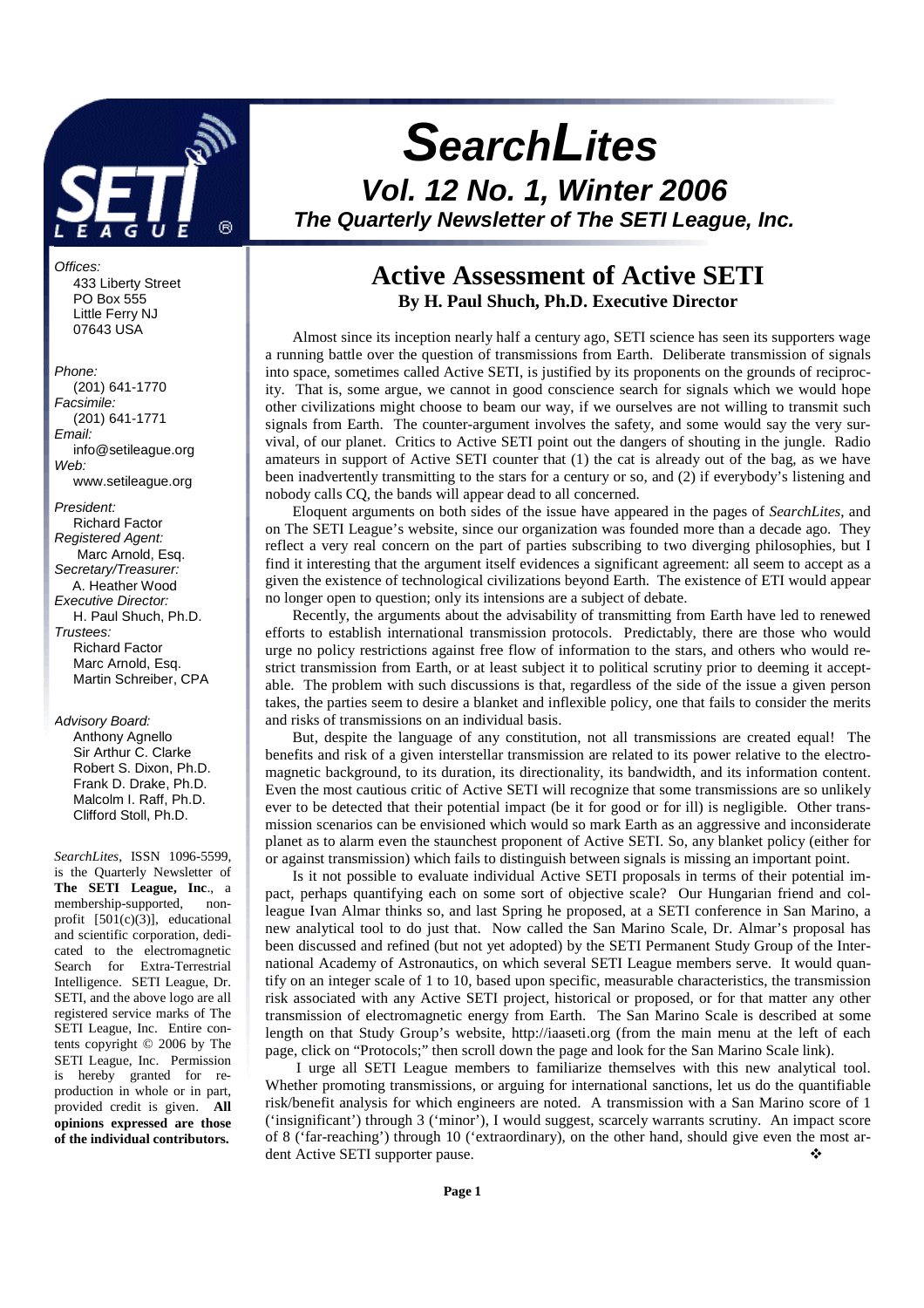### **About SETI Range and Sensitivity by Lieven Philips**

In this short paper I would like to make an additional comment on the discussion of the achievable range of the Arecibo radio telescope, in *SearchLites* Vol. 11, No 3 (Summer 2005).

When Arecibo is mapping the hydrogen distribution in the Milky Way, then the radio telescope's receiver is piling up energy in a relatively narrow band centered around a certain frequency. Only the *energy* of the signal is important; there's no phase information recovered (it doesn't make sense). When Arecibo was receiving the beacon signal from Pioneer 10, it was also about recovery of *energy* in a very narrow band. But when there is data communication with a space probe (e.g. compressed images from Cassini-Huygens) then recovery of the data involves data demodulation, and data demodulation implies *coherent tracking*, i.e. carrier phase recovery (for a PSK signal). The range that can be achieved depends on the transmission power and the bandwidth. We can increase the range by reducing the data rate (which determines the bandwidth), at constant transmission power.

In most SETI searches, we are looking for very narrowband (CW) signals, which we try to detect with multi-million points FFT's. The accumulation of energy in each frequency bin (each possible channel) is performed over a certain limited time (say 100 seconds), in order to average out fluctuations of the noise power. The time interval is limited because Doppler effects and interstellar scintillation (fading) gradually influence the frequency and the amplitude of the signal. Instead of accumulating *energy*, however, we could also attempt - in principle - to *track* the CW ETI beacon over an extended duration. If this was possible, then we could detect CW signals which are deeply buried in the noise, because the coherent FFT gain is proportional to the tracking interval (i.e. the duration of the coherent correlation). This means that - if it was possible to track the CW signal - we could extend the recovery range far beyond the typical range non-coherent energy detection or modulated signals.

Of course it is not possible to actually track the CW signal, because we cannot phase synchronize to it (because the CW signal is assumed to be buried in the noise). But what we can do is to run a vast amount of *hypotheses on the phase evolution* on our interval (of say 1 hour duration). These hypotheses are similar to the Doppler compensation hypotheses that are applied e.g. in SETI@home. This leads to an explosion of calculations, but at the benefit of significantly extending the range. Moore's law and advances in grid computing would eventually allow this to be a practical approach.

### **Example:**

Consider a 5 kHz wide frequency bin with a sine waveform (CW signal) at 1500 kHz at power  $= 1$ , accumulated on a noise signal (random variable) with variance = 36. This is hence a signal deeply buried in the noise. **Figure 1** shows the signal, **Figure 2** the signal in the noise. Now we perform FFT's with different lengths: **Figure 3** shows the spectrum resulting from a 512-points FFT. The signal is not detected. **Figure 4** shows the spectral analysis at an 8 times longer time interval, using a 4096-points FFT: the signal is present, but parasitic noise peaks prevent clear discrimination. With 8192 points (**Figure 5**), the FFT results in a high S/N ratio. This means that with a sufficiently long time window (i.e. FFT length) when can detect every CW signal, no matter how weak it is. All figures obtained using Matlab.

This reasoning is not in contradiction with what we normally understand as sensitivity, or with what the Shannon theorem tells us. Sensitivity is typically defined as the signal level above noise that is still detectable by a receiver. However, with the coherent detection we can go arbitrary far below the noise + interference floor, because we have defined our level of detectability not in function of a telecommunications link, but only in function of the detectability of the presence of a signal, not the signal content. Similarly, there is no violation of the Shannon theorem: we can consider the narrowband CW signal as a single bit, smeared out infinitely, over a very narrow bandwidth; as a consequence, the S/N can go arbitrarily low, or the range can be arbitrarily extended, at the expense of computation time.

In principle, this kind of search would be applicable to check out globular clusters or galaxies. The gigantic amount of computation would be compensated by the number of stars that can be scrutinized simultaneously: it is sufficient that one civilization on one planet of one star in the Andromeda Galaxy has detected a life bearing planet in our Galaxy (e.g. spectroscopically), and decided to install an eternal beacon directed to us. This search strategy would comply with the hypothesis from Cohen and Hohlfeld (*Sky and Telescope*) that life in the universe is quite rare, and hence we have to search for a beacon which is "very powerful, but very far away".

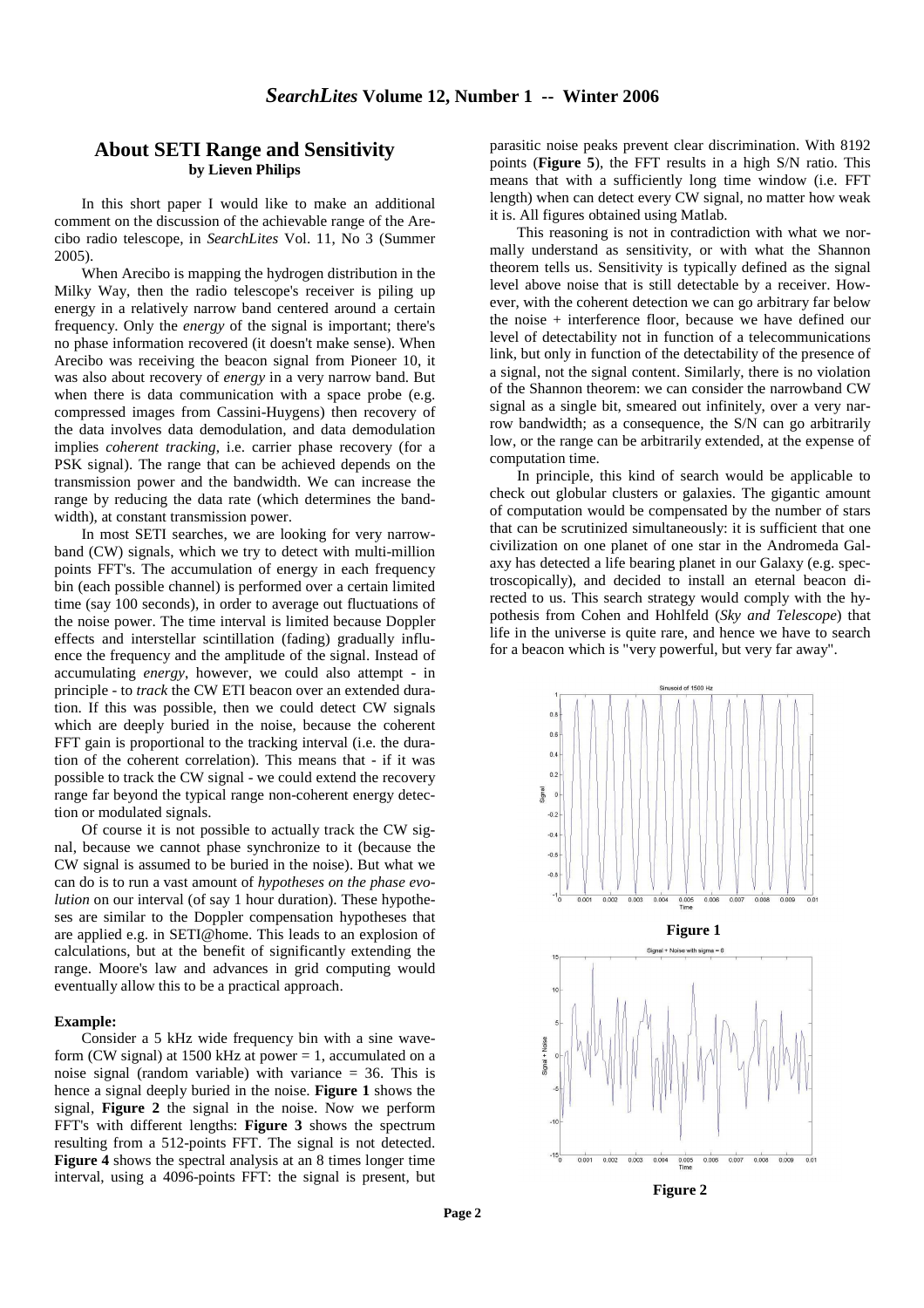

**Figure 3** 



**Figure 4** 



**Figure 5** 

## **Event Horizon**

SearchLites' readers are apprised of the following conferences and meetings at which SETI-related information will be presented. League members are invited to check our World Wide Web site (www.setileague.org) under *Event Horizon*, or email to us at info@setileague.org, to obtain further details. Members are also encouraged to send in information about upcoming events of which we may be unaware.

**December 9 - 11, 2005**: *Philcon 2005*, Philadelphia PA. **April 22, 2006, 0000 UTC - 2359 UTC**: Eighth annual SETI League Ham Radio QSO Party, 14.204, 21.306, and 28.408 MHz.

**April 30, 2006**: Twelfth SETI League Annual Membership Meeting, SETI League Headquarters, Little Ferry NJ.

**May 19 - 21, 2006**: Hamvention 2006, Dayton OH.

**June 18 - 21, 2006**: *SETICon06 Technical Symposium*, in conjunction with *Society of Amateur Radio Astronomers* Conference, NRAO Green Bank WV.

**July 27 - 30, 2006**: *Central States VHF Conference*, Minneapolis MN.

**August 23 - 27, 2006**: *L.A.Con IV* World Science Fiction Convention, Los Angeles, CA.

**August 25 - 27, 2006**: *EME Conference 2006*, Wuerzburg Germany.

**September 8 - 10, 2006**: EuroSETI06, in conjunction with the Fourth International Congress for Radio Astronomy, Heideburg Germany.

**October 2 - 6, 2006**: *57th International Astronautical Congress*, Valencia Spain.

**October 6 - 8, 2006**: *AMSAT Space Symposium*, San Francisco CA.

**April 21, 2007, 0000 UTC - 2359 UTC**: Eighth annual SETI League Ham Radio QSO Party, 14.204, 21.306, and 28.408 MHz.

**May 18 - 20, 2007**: Hamvention 2007, Dayton OH.

**June 2007 (dates TBA)**: *Society of Amateur Radio Astronomers* Conference, NRAO Green Bank WV.

**July 26 - 29, 2007**: *Central States VHF Conference*, San Antonio TX.

**August 30 - September 3, 2007**: *65th World Science Fiction Convention*, Yokohama Japan.

**September 24 - 28, 2007**: *58th International Astronautical Congress*, New Delhi, India.

**September 30 - October 4, 2008 (proposed)**: *59th International Astronautical Congress*, Glasgow, Scotland.  $\frac{1}{2}$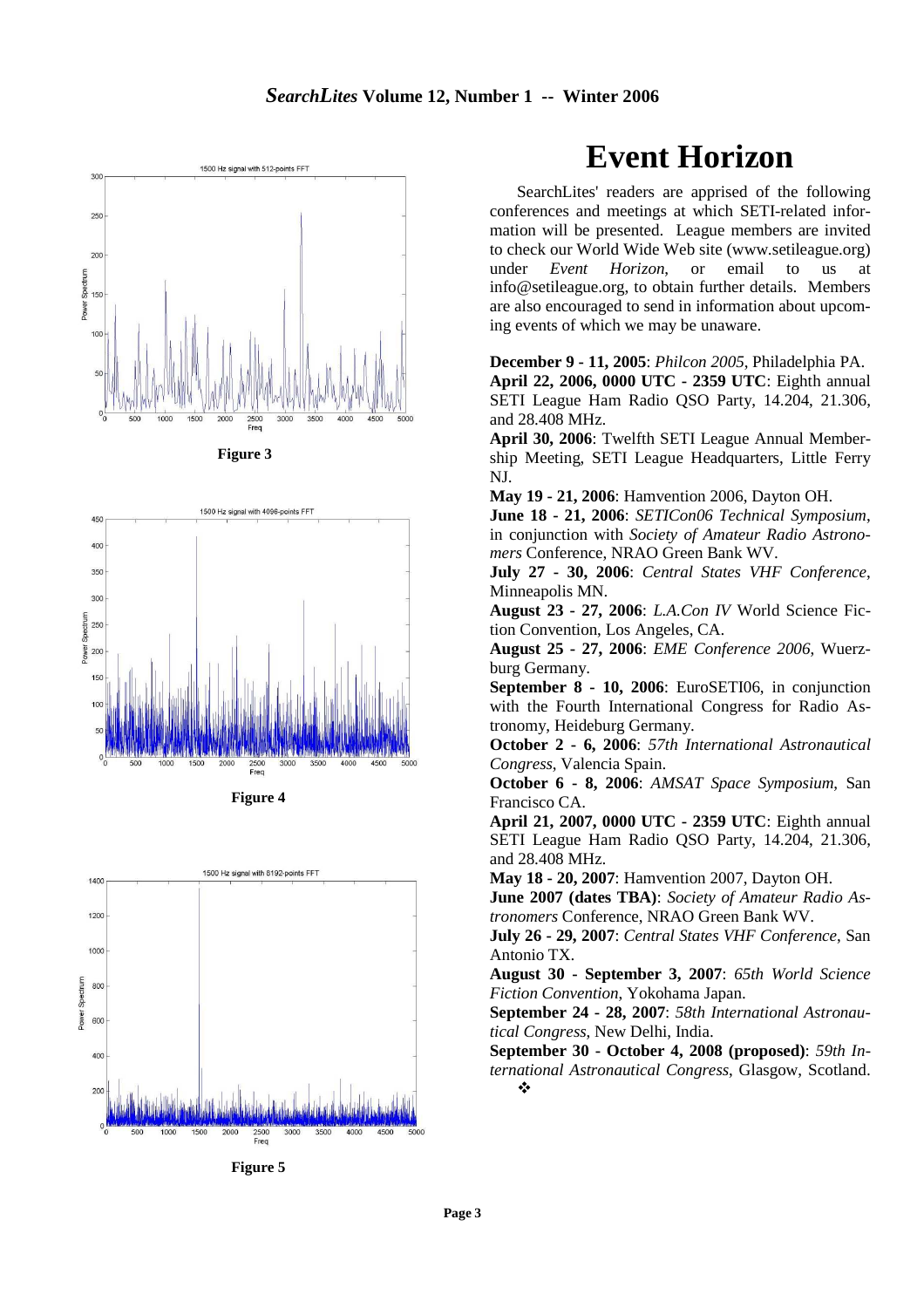## **How Old is ET?**

**by Ray Norris Austrailian National Telescope Facility PO Box 76, Epping, NSW1710, Australia email ray.norris@atnf.csiro.au**

### **ABSTRACT**

This paper considers the factors that determine the probable age of a civilisation that might be detected in a SETI search. Simple stellar evolution considerations suggest an age of a few Gyr. Supernovae and Gamma-ray-bursters could in principle shorten the lifetime of a civilisation, but the fact that life on Earth has survived for at least 4 Gyr places a severe constraint on such factors. If a civilisation is detected as a result of a SETI search, it is likely to be of order 1 Gyr more advanced than us.

### **1. INTRODUCTION**

When we conduct searches for extra-terrestrial intelligence, we often make implicit assumptions about the age of the civilisation that we are trying to find. For example, our strategy for searching for a life-form of a similar age to us is likely to be different from that for a civilisation billions of years more advanced than us. Similarly, in the event of a confirmed detection, the way in which we plan our response will also depend on how advanced that civilisation may be. In this paper, I estimate the likely age of the civilisation that we are most likely to detect, should we be successful in our searches.

The two key factors that determine how old a detected civilisation is likely to be are (a) the length of time since intelligent life first appeared in our Galaxy and (b) the median lifetime of a civilisation. The second of these is more problematic, since the development of a civilisation can be cut short by a wide range of events, including disease, war, global mismanagement, asteroids, supernovae, and gamma-ray bursters. We should also acknowledge the possible existence of other hazards, of which we are not yet aware. For example, the devastating effect of gamma-ray busters has only been appreciated in the last 2-3 years, and there are probably other phenomena yet to be discovered. Events such as disease, war, and global mismanagement are almost impossible to quantify, and so in this paper I concentrate on those events that we can quantify: asteroids, supernovae, and gamma-ray bursters. But in the first section of this paper, I consider what the maximum lifetime of a planetary-bound civilisation might be.

Throughout this paper, I make a very conservative assumption that an extraterrestrial civilisation (ET) resembles us in most significant respects (other than age and evolution). In other words, ET lives on a planet orbiting a solar-type star, and has taken as long after the formation of their star to evolve to "civilisation" as we have, which is ~5 Gyr (Gigayears, or billion years). I therefore estimate the longevity of ET by looking at the hazards that confront the Earth.

### **2. THE NATURAL LIFETIME OF A CIVILISATION**

I assume that stars like our Sun have been forming since the formation of the Galaxy some 10 Gyr ago. Observed changes in metallicity since then are not sufficient to alter this simple assumption significantly. Our Sun is now about 5 Gyr old, and has an expected total lifetime of 10 Gyr.

For the first 5 Gyr of the life of the Galaxy, there would not have been enough time for a civilisation to develop, and so ET did not exist. Between 5 and 10 Gyr, assuming a constant rate of star formation, the number of civilisations would increase linearly until the present day. At around the present time, some of those first solar-type stars will be dying at the same rate as others are forming, and so, assuming their civilisations die at the same rate as they do, the number of civilisations is then level from now on.

The median age of a civilisation is therefore the median age of those civilisations that started between 5 and 0 Gyr ago, which is 1.7 Gyr. Therefore, in the absence of other factors, any civilisation that we detect via SETI is likely to be 1.7 Gyr more advanced than we are.

### **3. THE EFFECT OF SUPERNOVAE**

A supernova results from the explosion of a high-mass star after its hydrogen and helium fuels are used up, at the end of its lifetime. A supernova exploding within 50 ly of the Earth will have a catastrophic effect. The  $10^{40}$  J of energy produced in the first few days bathes the earth in a total amount of ionisation some 300 times greater than the annual amount of ionisation from cosmic rays. Surprisingly, little of this radiation reaches Earth. Instead, Most of it ionises atmospheric nitrogen, which reacts with oxygen to form nitrous oxide, which in turn reacts with ozone<sup>3</sup>. The effect will be to reduce the amount of ozone in the Earth's atmosphere by about 95%, resulting in a level of UV on the Earth's surface some four orders of magnitude greater than normal, which continues for a period of 2 years. This will certainly result in almost 100% mortality of small organisms and most plants. The effect on mammals is not clear, and some might survive. However this 2-year period is followed by a longer (80 years) period of bombardment by the cosmic rays from the supernova, which have similar, although slightly reduced, effects. It is difficult to see how anything other than an advanced civilisation could survive such an extended holocaust.

A supernova such as this goes off in our galaxy roughly every 5 years, and we expect one within 50 ly (light-years) of the earth roughly once every 5 Myr. We expect one even closer (within 10 ly) every 200 Myr. Therefore all life would be expected to be destroyed at this interval. Clearly this has not happened, since we are still here, and I will return to possible reasons in a later section.

### **4. THE EFFECT OF GAMMA-RAY-BURSTERS**

Gamma-ray bursters (GRB) are a recently discovered phenomenon, in which some  $10^{45}$  J of energy are released in a few seconds. The ones that have been observed on earth appear to be distributed uniformly across the observable Universe. Their power is such that we are able to detect GRB right up to the edge of the observable universe. The mechanism is still not known, but is likely to involve the merging of two neutron stars, possibly resulting in the formation of a black hole.

A GRB is some 5 orders of magnitude more energetic than a supernova, and could occur even at the Galactic centre, 25 000 ly away from us, and have a similar effect as a supernova within 50 ly. However, in this case there is an even more deadly effect, in that, should a GRB go off in the Galactic centre, the immediate blast of ionising radiation is followed by an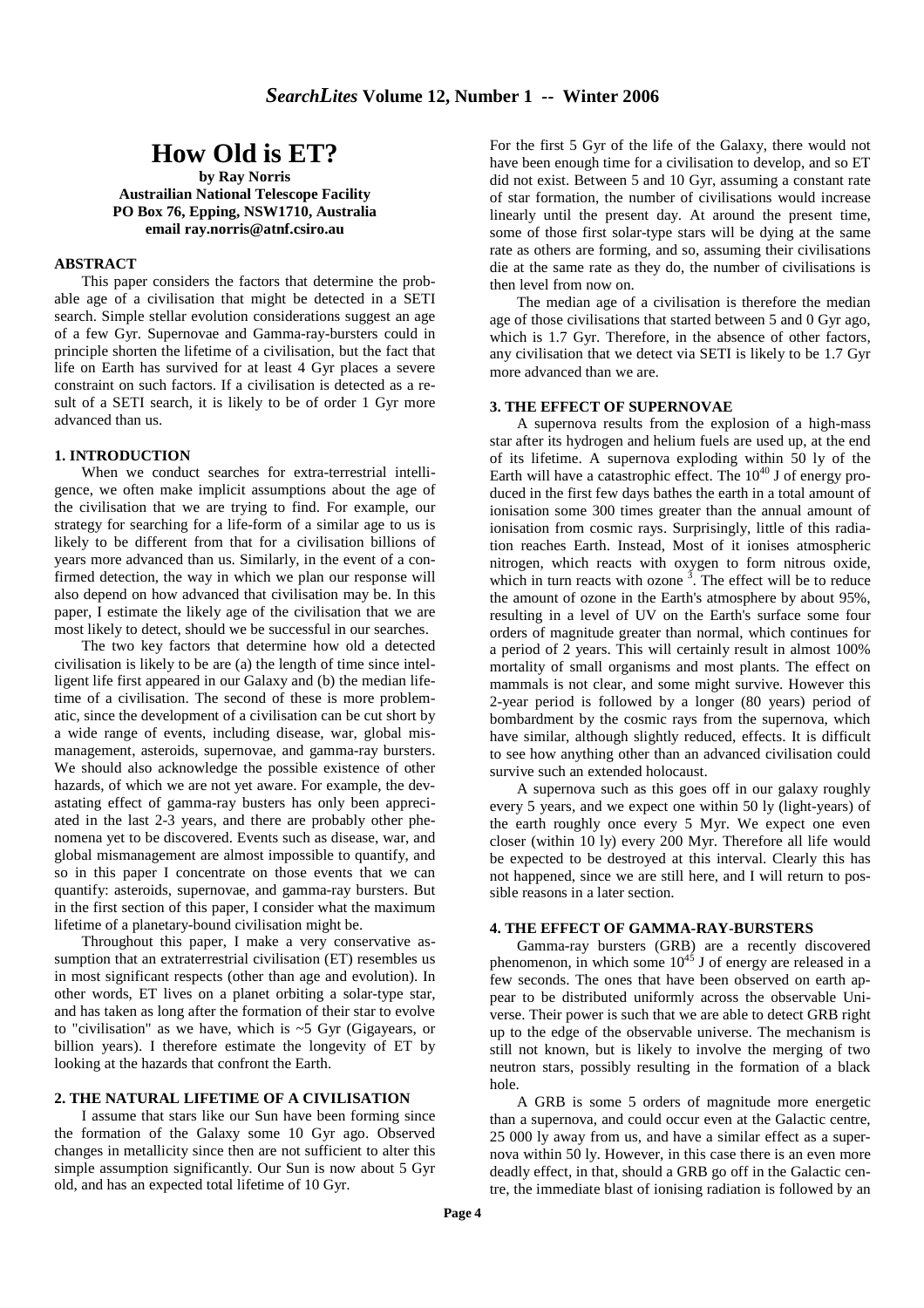intense blast of cosmic rays lasting perhaps a few weeks<sup>4</sup>. These cosmic rays will initiate a shower of relativistic muons in the Earth's atmosphere, causing a radiation level on the surface of the earth some 100 times greater than the lethal dose for a human being. The muons are so energetic that they would even penetrate nuclear air-raid shelters to a depth of perhaps hundreds of metres<sup>2</sup>.

We expect such a GRB roughly once every 200 Myr, and it would almost certainly result in the extinction of all life on earth other than that deep in the ocean. Again, clearly this has not happened, since we are here.

### **5. MASS EXTINCTIONS ON EARTH**

The geological and biological record shows a series of mass extinctions of life on Earth. The most famous is that at the Cretaceous-Tertiary (KT) boundary, which was almost certainly caused by an asteroid hitting the earth about 65 Myr ago. The KT mass extinction wiped out the dinosaurs, and paved the way for the emergence of mammals as the dominant species on Earth.

Less well known are a series of similar, and in some cases even more extreme, mass extinctions every few tens of Myr, and many smaller extinctions, the last of which was only 11000 yr ago. The cause of most of these is unknown. It is likely that a range of causes including asteroids, distant supernovae, and climatic changes are responsible for them.

All these mass extinctions are on a much smaller scale than the catastrophic events we expect from a nearby supernova or a gamma-ray burst in the Galactic centre. In each of these cases, a number of species (sometimes as many as 50%) were extinguished, but a sufficient range of diversity remained for the biota to recover in a relatively short time.

### **6. WHY ARE WE HERE?**

I have identified two causes that should wipe out essentially all life on Earth roughly every 200 Myr, and yet we are here. Two possible explanations are:

- The calculation of either the timescales or the severity of the effects is erroneous, or
- We have been very lucky!

In the first case, simply multiplying the timescale by a factor of a few is insufficient. We have been evolving for at least 4 Gyr, and so the interval between catastrophes must be at least 4 Gyr for us to survive so far. Presumably the precise interval will vary randomly around this figure, and so any surviving civilisation can look forward to a lifetime of between zero and a few Gyr. In this case, if we detect ET, then ET will have a median age of perhaps 1 or 2 Gyr, which is similar to the 1.7 Gyr derived from simple stellar evolution arguments. Thus, in this case, the supernovae and GRBs have not significantly changed the median age of ET.

In the second case, we have already survived for some 20 times the mean interval between catastrophes, which is very lucky indeed. Whilst it is not possible to quantify this without more detailed knowledge of the frequency distribution of supernovae and GRB, it is likely that the probability is so low that we are alone in the Galaxy. Apart from providing a solution to the Fermi paradox  $\frac{1}{1}$ , this implies that the median lifetime of ET is meaningless, as we will never detect ET!

### **7. CONCLUSION**

Conventional models imply that supernovae and gammaray-bursters will extinguish life on planets at intervals of about 200 Myr. Since this has not happened on Earth, either these conventional models are wrong, or else life on Earth is probably unique in the Galaxy. The first case predicts a median age of ET as being of the order of 1 billion years. The second case predicts that we will never detect ET. Thus, if we do detect ET, the median age is of order 1 billion years. Note that, in this case, the probability of ET being less than one million years older than us is less than 1 part in 1000.

Therefore, any successful SETI detection will have detected a civilisation almost certainly at least a million years older than ours, and more probably of order a billion years older.

### **REFERENCES**

- 1. Annis, J., 1999, JBIS, 52, 19.
- 2. Leonard, P.J.T., & Bonnell, J.T, 1998, Sky & Telescope, 95, 28.
- 3. Rudermann, M.A., 1974, Science, 184, 1079.
- 4. Thorsett, S.E., ApJ, 444, L53.

*Reprinted from When SETI Succeeds: The Impact of High-Information Contact, Allen Tough, Editor, Copyright © 2000 Foundation for the Future, by the kind permission of the author.* 

## *Ask Dr. SETI:*

### **Where Should I Point My Dish? Dear Dr. SETI:**

*I am setting up my Project Argus station. I have some problems, because my backyard is a bit small, and I will have trouble rotating my 2.45 meter dish in some directions. Which is better, to have a smaller dish that I can move to track celestial objects, or a larger one, fixed in position? Also, if I put the larger antenna in a fixed position, what is the best azimuth and elevation position for drift-scan mode?* 

### *Iban (Spain)*

### **The Doctor Responds:**

Almost all of our members opt for a larger dish, Iban, and generally operate successfully in meridian transit (drift-scan) mode. Many simply point the dish straight up ("bird bath" mode). As long as there are stars in the general direction of "up", then this is as reasonable a strategy for all-sky surveys as any other.

For any fixed antenna, I believe the best azimuth to use is 0 or 180 degrees true, because this will give you meridian scan. That is, your Local Mean Sidereal Time will be equal to Right Ascension, which simplifies all astronomical calculations.

As for elevation, most of our members just point straight up, 90 degrees from the horizon, which sets their declination equal to their latitude. In addition to simplifying the mathematics, this has the added advantage of minimizing wind loading on the antenna. But you can really use whatever elevation is convenient, that will keep your antenna clear of obstructions.

Remember, there are no wrong directions for SETI, except "down", which might be your choice for SSTI (Search for Sub-Terranean Intelligence)!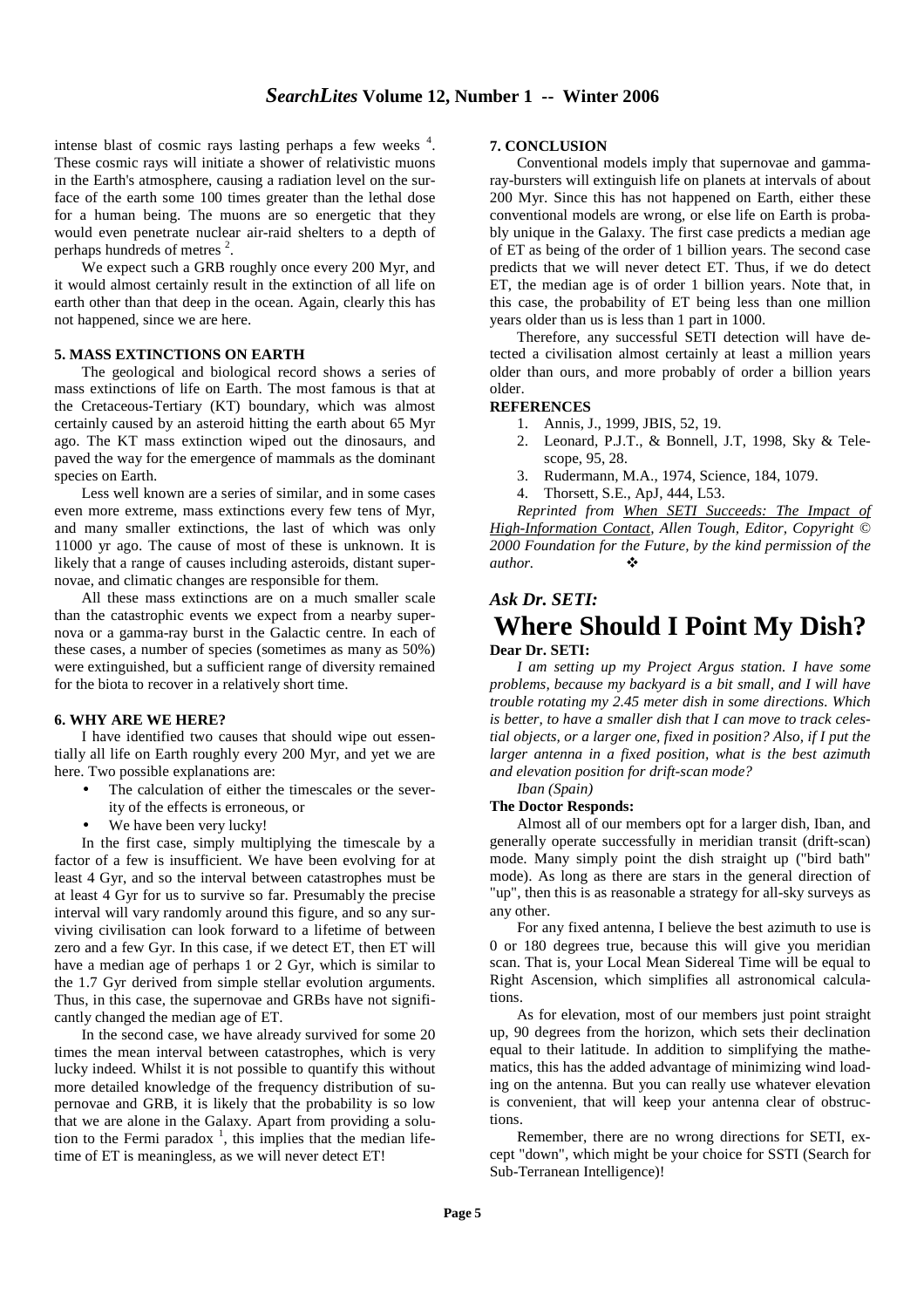### **Justifying Janskys by Roy Norris, Birmingham AL (Argus Station EM34ts)**

When specifying the strength of an electromagnetic wave received from a non-terrestrial source, a variety of units are used depending on the nature of the source and the nature of the receiving device. The strength of the received signal is of significant interest since it determines the required gain of the antenna (hence it's size) and the amount of amplification that will be required in the receiver in order to make the signal audible or recordable.

In most traditional SETI applications, a weak, narrow bandwidth signal is generally the sought after target because an artificially generated electromagnetic wave can be most efficiently generated and detected when the bandwidth of the signal is narrow. All of the energy of the wave is contained within a narrow band of frequencies, referred to as signal bandwidth. But unfortunately, all signals are also accompanied by noise. Since the signal's energy is contained in a narrow bandwidth frequency range, we can reject much of the accompanying noise by the use of narrow bandwidth filters on the receiving end which are just wide enough to pass the signal energy but reject most of the noise energy. We thereby dramatically improve the delectability of a weak signal because delectability is ultimately dependent on the ratio of the signal to the noise; the higher the ratio, the more easily the signal is detected.

On the other hand, most natural astronomical radio sources such as active radio galaxies, pulsars, the 3 degree K microwave background radiation, and synchrotron radiation from our own galaxy radiate electromagnetic waves over a very wide band of frequencies, by nature, often extending over many thousands of megahertz. Such sources are often referred to as "continuum sources". Radio astronomers intent on capturing the weakest of these signals, therefore use extremely wideband receivers and antennas in order to capture as much of the signal power as possible, which is dispersed over a wide bandwidth of frequencies.

These two fundamentally different requirements, the detection of narrow band width signals for the SETI scientist and the detection of wide bandwidth continuum sources for radio astronomers lend themselves to two different methods of specifying signal strength, also called flux density, each uniquely suited to the nature of the received signal. For narrowband signals of greatest interest to SETI, signal strength is specified in watts/square meter. For wideband continuum signals of interest to radio astronomers signal strength is specified in watts per square meter per hertz.

In both cases, the actual signal power available to the receiver to be amplified and recorded is dependent upon the capture area of the antenna. Just as in a rainfall, a bigger bucket (more capture area) traps more raindrops, the larger the capture area of the antenna, the more signal power it captures as well.

But in the case of the radio astronomer's wide band continuum signal, another factor must be taken into consideration. Since the signal power is distributed over a wide band of frequencies, we cannot hope to capture all of it since no practical receiver is sensitive over the enormous frequency range characteristic of continuum signals. Hence the radio astronomer constructs his/her receiver to capture a limited but as wide a band of frequencies as is feasible. Therefore, the radio astronomer must allow for the portion of the continuum radiation he is able to capture which is determined not only by the capture area of the antenna but also by the bandwidth of his/her receiver. The broader the bandwidth, the greater the signal power captured.

Radio astronomers have formalized a unit called the **Jansky** to express signal strength for continuum signals:

$$
1 \text{ Jansky} = 1 \text{ X } 10^{-26} \frac{\text{Watts}}{\text{Meter}^2 \text{ Hertz}}
$$

So, to determine the theoretical received signal power, one simply multiplies the signal strength in **Jansky** of the source by the capture area of the antenna in square meters and by the receiver bandwidth in Hertz with the result expressed in **Watts.**

In the case of the sought after SETI signal, the radiated power from an artificial extraterrestrial source is expected to be of narrow bandwidth for maximum efficiency and delectability; perhaps as narrow as 1/100 of a **Hertz**. No increase in received signal power is gained by listening to a wider band of frequencies than that of the expected signal. Listening to bandwidths wider than the expected signal only increases the amount of noise which is received, deteriorating the signal to noise ration and making detection more difficult. Since its assumed that the receiver captures the full power of the signal within its narrow bandwidth, signal strength need only be specified in \_\_**Watts\_** .

### **Meter<sup>2</sup>**

So, to determine the theoretical received signal power of a narrowband SETI signal we simply multiply the signal strength in watts/meter<sup>2</sup> by the capture area of the antenna with the results expressed in **Watts.** 

The **Watt** is the basic unit for expressing power, as in 100 watt light bulbs and other commonly encountered sources or expenders of power. But the **Watt** is a very large unit for power when dealing with signals that may have traveled over many light years of space to reach us. Even the **milliwatt** (1/1000 of a Watt) is far too large for these purposes. Communications engineers long ago developed a way of expressing very low levels of power by relating it to 1 **milliwatt** using a logarithmic scale so the numbers did not get too large. This unit is the **dBm**. It is defined as follows:

### **Power (in dBm)** =  $10 \text{ X}$  Log Power (in Watts)  **.001 Watt**

Note that for power levels less than 1 **milliwatt**, the power in **dBm** will carry a negative sign. For powers above the level of 1 **milliwatt**, the power in **dBm** will carry a positive sign. Don't get confused into thinking these are positive and negative powers. The negative sign is just the result of the use of a logarithmic scale and how we express decimal fractions in terms of exponents. These calculations can be easily performed on a simple scientific calculator which will keep the pluses and minuses straight for you.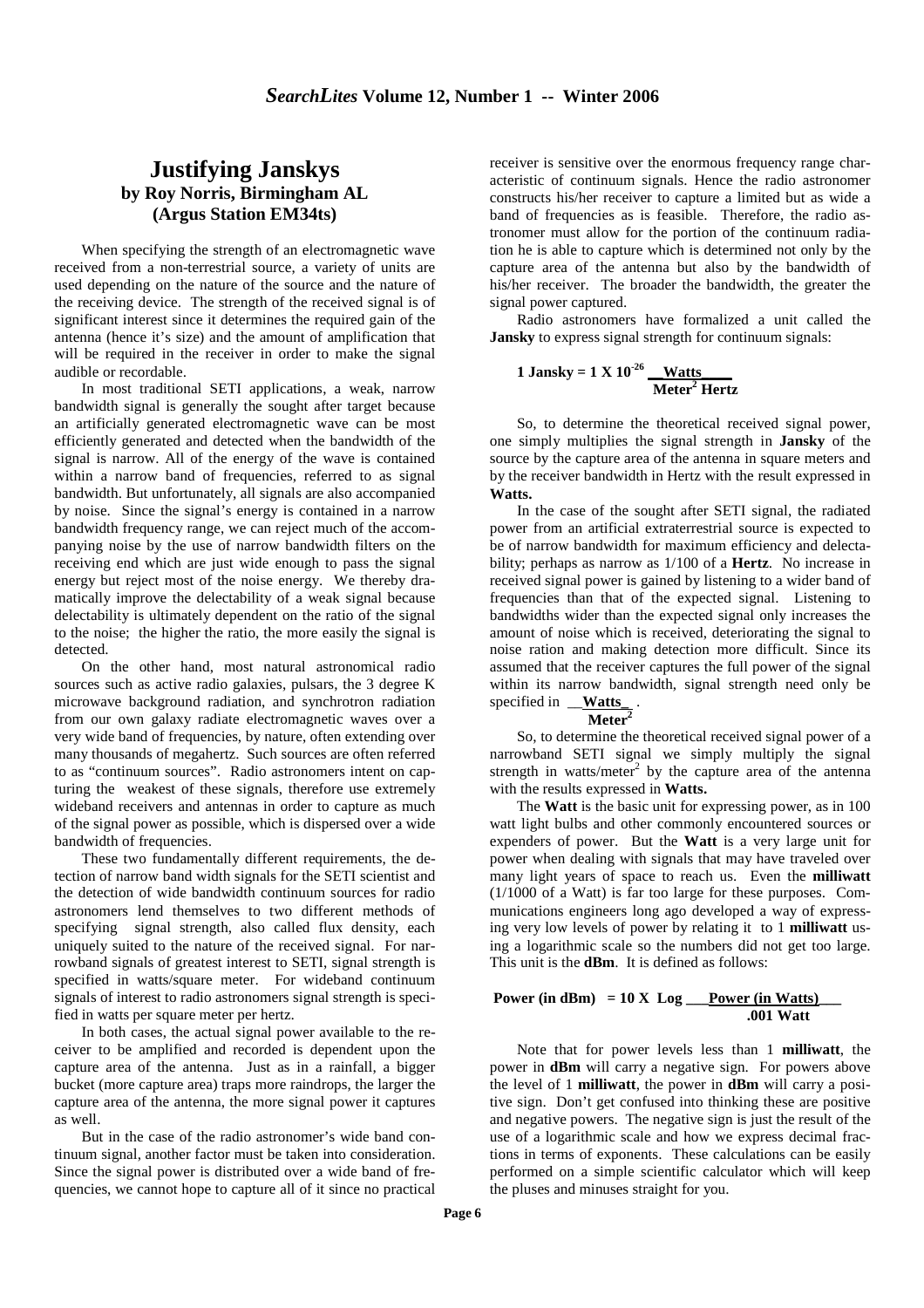Are there occasions when SETI participants will want to use Jansky units ? Well, not in conjunction with narrow band signals but there are occasions when they may be useful. For example you might wish to test or calibrate the sensitivity of your SETI receiving station using an astronomical source. Most astronomical sources have their signal strengths listed in Jansky units in various catalogs of astronomical radio sources. These can be very useful in measuring the sensitivity of our SETI stations.

As a typical example, lets say I have a 10 foot parabolic dish antenna and I point it at a continuum radio source listed in the catalog as having a signal strength of 25 **Jansky** at the frequency I am interested in observing and I am just able to detect it. What is the power level in **dBm** presented to the receiver by the antenna and hence a measure of the sensitivity of my SETI station? For the purpose of this exercise I will use the widest bandwidth my receiver is capable of to maximize the power I capture from the signal, say 1 **MHz.** 

**The Givens:**

**25 Jansky signal strength 10 foot diameter parabolic dish antenna Assume 50% antenna aperture efficiency 1 MHz receiver bandwidth.** 

Theoretical Antenna Capture Area

 $= AR^2 = 3.1416 \text{ X } (5)^2 = 78.54 \text{ feet}^2$  $= 78.54 \text{ feet}^2 \times 0.0929 \text{ meters}^2 = 7.30 \text{ meters}^2$  $\text{fect}^2$ 

Effective Antenna Capture Area

 $= 0.5$  X Theoretical Capture Area  $= 3.65$  meters<sup>2</sup>

Power Level to the Receiver

 $=$  Signal Strength X Eff Ant Capt Area X Rcvr Bandwidth  $= 25 \times 10^{-26}$  Watts  $= 3.65$  meters<sup>2</sup> x 1 x 10<sup>6</sup> Hz  $meter<sup>2</sup> Hz$ 

 $= 9.125 \times 10^{-19}$  Watts

Converting Watts to dBm:

Power Level to the Receiver  $= 10$  x Log  $\frac{9.125 \times 10^{-19} \text{ Watts}}{4.10^{19} \text{ Watts}}} = -150.4 \text{ dBm}$ 0.01 Watts

Hence, my SETI station can detect signals as weak as - 150.4 **dBm** which is very good performance.

You can also use calculations similar to these to determine how large an antenna and how much gain will be required in your receiver/preamplifier system in order to detect a given signal strength. However, in these cases remember to allow for feed line losses, mixer losses, and filter insertion losses which must be offset with additional amplifier or antenna gain. Also, the effects of internally generated noise plays a major role, but that's another story.  $\triangleleft$ 

## **SETI League Wins Twice in Bird Charity Auction**

**LITTLE FERRY, NJ.., 14 September 2005 --** The SETI League, Inc., grassroots leader in the privatized Search for Extra-Terrestrial Intelligence, has received both a unique piece of electronics equipment and a substantial cash contribution, in an unusual charity auction sponsored by a leading manufacturer of electronics test equipment.

Bird ® Electronic Corporation of Solon, OH.(a division of Bird Technologies Group), has reached the 300,000 unit mark on the production of its Model 43 Thruline® Wattmeter. In production since 1952, this instrument has become the industry standard for radio frequency (RF) power measurement. To commemorate this milestone, meter number 300,000 was manufactured with a special gold-plated finish. The company then decided to auction off this unique piece of electronics industry history, with the cash amount of the winning bid being contributed to the charity of the successful bidder's choosing.

The auction closed on August 31, 2005, with the winning bidder naming The SETI League as his designated charity. Thus, The SETI League has received a check for the bid price. Then, in a move that surprised and pleased SETI League officials, the anonymous donor contributed the milestone meter itself to the nonprofit science group. "We will use this impressive piece of test equipment to monitor the operation of our Lunar Reflective Calibration Beacon, which bounces microwave signals off the surface of the Moon, to be received by radio astronomy facilities around the world," stated SETI League executive director Dr. H. Paul Shuch.

Bird® Technologies Group provides technology solutions for semiconductor, public safety, wireless, broadcast, government, and military applications. Since 1942, they have provided comprehensive RF equipment diagnostic and testing solutions. With a worldwide network of partners, Bird offers the latest technology and most reliable customer care to all of the markets they serve.